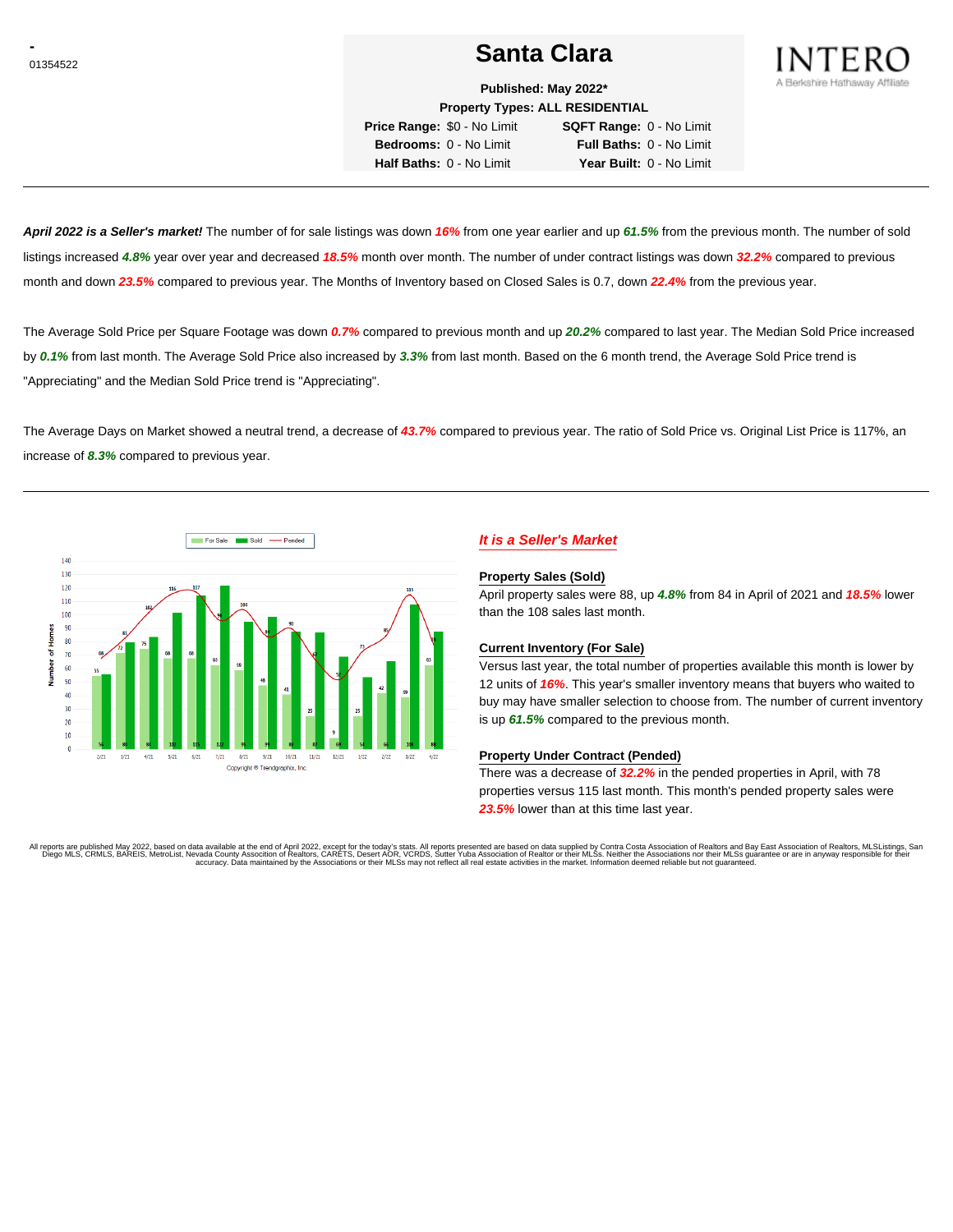# <sup>01354522</sup> **Santa Clara**



**Published: May 2022\***

**Property Types: ALL RESIDENTIAL**

**Price Range:** \$0 - No Limit **SQFT Range:** 0 - No Limit

**Bedrooms:** 0 - No Limit **Full Baths:** 0 - No Limit **Half Baths:** 0 - No Limit **Year Built:** 0 - No Limit

## **The Average Sold Price per Square Footage is Neutral\***

The Average Sold Price per Square Footage is a great indicator for the direction of property values. Since Median Sold Price and Average Sold Price can be impacted by the 'mix' of high or low end properties in the market, the Average Sold Price per Square Footage is a more normalized indicator on the direction of property values. The April 2022 Average Sold Price per Square Footage of \$1130 was down **0.7%** from \$1138 last month and up **20.2%** from \$940 in April of last year.

\* Based on 6 month trend – Appreciating/Depreciating/Neutral





## **The Days on Market Shows Neutral Trend\***

The average Days on Market (DOM) shows how many days the average property is on the market before it sells. An upward trend in DOM trends to indicate a move towards more of a Buyer's market, a downward trend indicates a move towards more of a Seller's market. The DOM for April 2022 was 9, up **12.5%** from 8 days last month and down **43.7%** from 16 days in April of last year.

#### **The Sold/Original List Price Ratio Remains Steady\*\***

The Sold Price vs. Original List Price reveals the average amount that sellers are agreeing to come down from their original list price. The lower the ratio is below 100% the more of a Buyer's market exists, a ratio at or above 100% indicates more of a Seller's market. This month Sold Price vs. Original List Price of 117% is down **2.5%** % from last month and up from **8.3%** % in April of last year.

\* Based on 6 month trend – Upward/Downward/Neutral

\*\* Based on 6 month trend - Rising/Falling/Remains Steady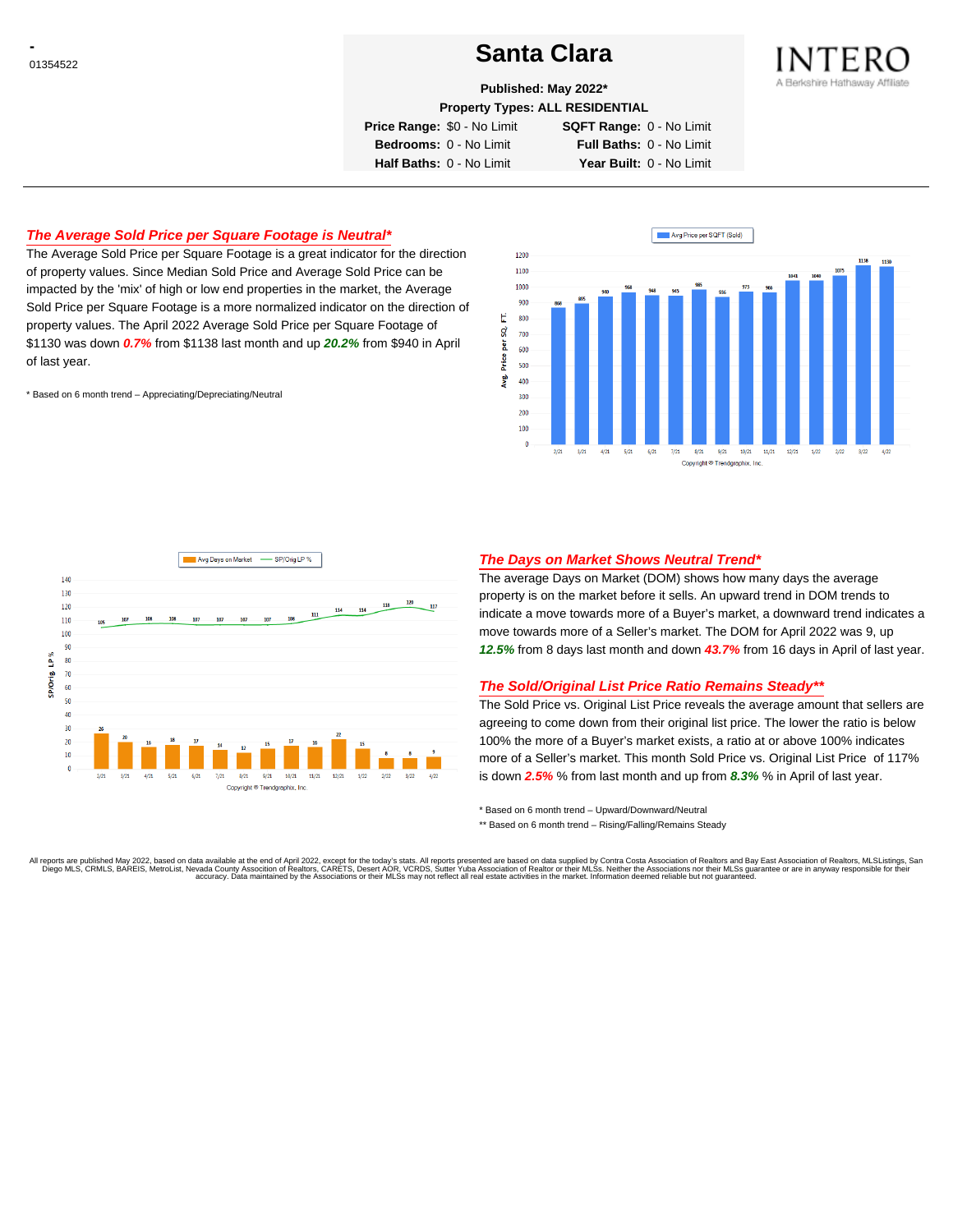# <sup>01354522</sup> **Santa Clara**



#### **Published: May 2022\***

**Property Types: ALL RESIDENTIAL**

**Price Range:** \$0 - No Limit **SQFT Range:** 0 - No Limit

**Bedrooms:** 0 - No Limit **Full Baths:** 0 - No Limit

**Half Baths:** 0 - No Limit **Year Built:** 0 - No Limit

## **The Average For Sale Price is Neutral\***

The Average For Sale Price in April was \$1,427,000, up **15.8%** from \$1,232,000 in April of 2021 and down **4.9%** from \$1,500,000 last month.

## **The Average Sold Price is Appreciating\***

The Average Sold Price in April was \$1,649,000, up **21.1%** from \$1,362,000 in April of 2021 and up **3.3%** from \$1,597,000 last month.

### **The Median Sold Price is Appreciating\***

The Median Sold Price in April was \$1,661,000, up **20.4%** from \$1,380,000 in April of 2021 and up **0.1%** from \$1,660,000 last month.

\* Based on 6 month trend – Appreciating/Depreciating/Neutral





## **It is a Seller's Market\***

A comparatively lower Months of Inventory is more beneficial for sellers while a higher months of inventory is better for buyers.

\*Buyer's market: more than 6 months of inventory Seller's market: less than 3 months of inventory Neutral market: 3 – 6 months of inventory

#### **Months of Inventory based on Closed Sales**

The April 2022 Months of Inventory based on Closed Sales of 0.7 was decreased by **22.4%** compared to last year and up **83.1%** compared to last month. April 2022 is Seller's market.

#### **Months of Inventory based on Pended Sales**

The April 2022 Months of Inventory based on Pended Sales of 0.8 was increased by **13.6%** compared to last year and up **147.4%** compared to last month. April 2022 is Seller's market.